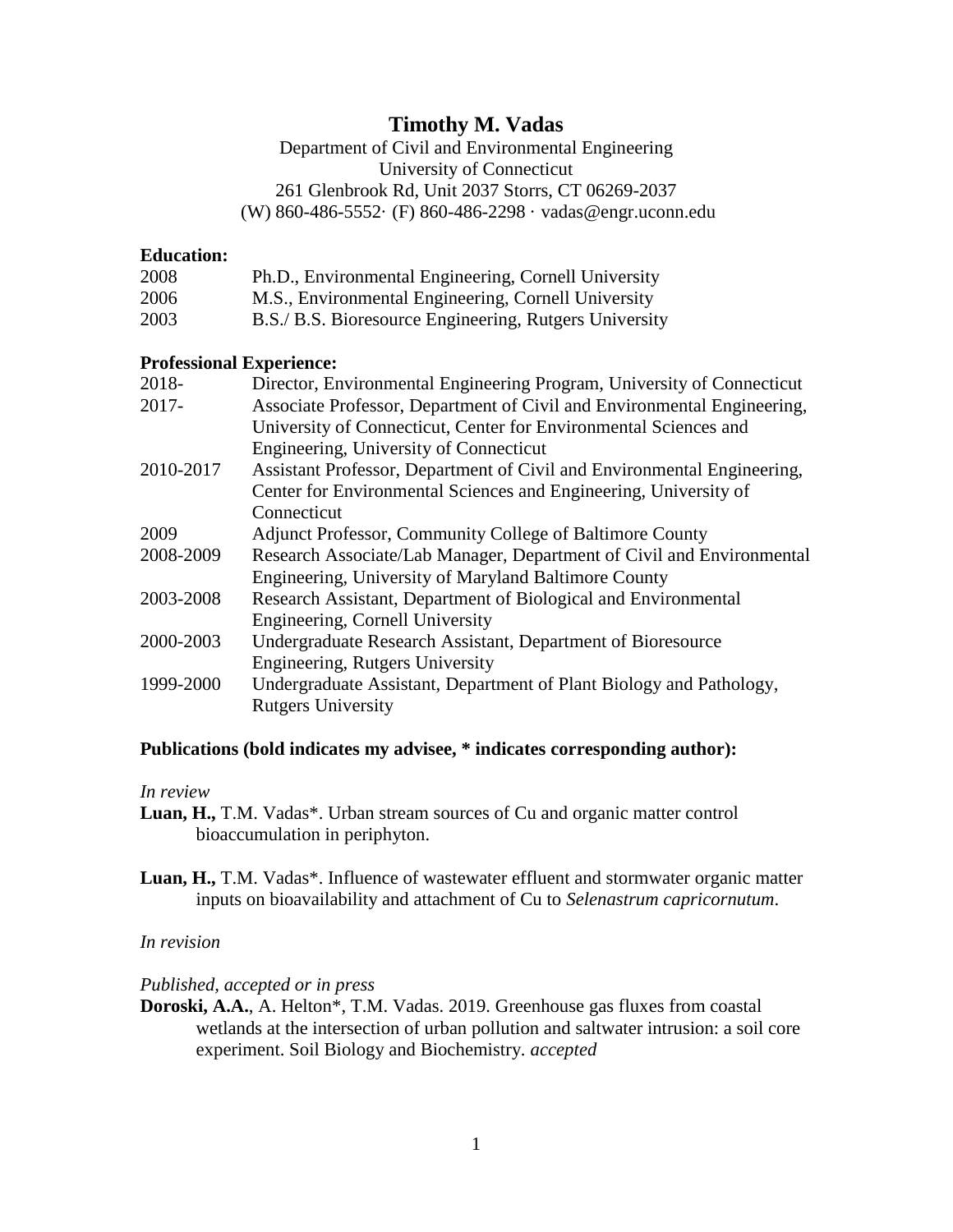- **Doroski, A.A.**, A.M. Helton\*, T.M. Vadas. 2019. Carbon and nitrogen cycling in restored and unrestored wetland soils in a coastal urban landscape. Estuaries and Coasts. *accepted*
- **Han, Y.** R. Li, C. Brückner, T.M. Vadas\*. 2018. Controlling the surface oxygen groups of polyacrylonitrile-based carbon nanofiber membranes while limiting fiber degradation. C.  $4(3)$  40.
- Vadas, T.M.\*, **M. Smith**, **H. Luan**. 2017. Leaching and retention of dissolved metals in particular loaded pervious concrete columns. J. Environmental Management. 190:1-8.
- **Turpin-Nagel, K.,** T.M. Vadas\*. 2016. Controls on metal exposure to aquatic organisms in urban streams. Environmental Science: Processes & Impacts 18:956-967 (invited – 2016 Emerging Investigators Issue).
- **Seda, N., F. Koenigsmark**, T.M. Vadas\*. 2016. Sorption and coprecipitation of copper to ferrihydrite and humic acid organomineral complexes and controls on copper availability. Chemosphere 147:272-278.
- **Lancaster, N.,** J. Bushey, C. Tobias, B. Song, T.M. Vadas\*. 2016. Impact of salt on denitrification in roadside environments. Environmental Pollution 212:216-223.
- Li, Y\*., Y. Wu, B. Liu, **H. Luan**, T. Vadas, W. Guo, J. Ding, B. Li. 2015. Self-sustained reduction of multiple metals in a microbial fuel cell-microbial electrolysis cell hybrid system. Bioresource Technology 192:238-246.
- **Luan, H.**, T.M. Vadas\*. 2015. Size characterization of dissolved metals and organic matter in source waters to streams in developed landscapes. Environmental Pollution 197:76-83.
- Hainfeld, J.F.\*, L. Lin, D.N. Slatkin, F.A. Dilmanian, T.M. Vadas, H.M. Smilowitz. 2014. *Gold nanoparticle hyperthermia reduces radiotherapy dose.* Nanomedicine: Nanotechnology, Biology, and Medicine 10(8):1609-1617.
- **Li, Y.\***, Y. Wu, S. Puranik, Y. Lei**,** T. Vadas, B. Li. 2014. *Metals as electron acceptors in single-chamber microbial fuel cells.* Journal of Power Sources 269: 430-439.
- Santoro, C.\*, I. Ieropoulos, J. Greenman, P. Cristiani, T. Vadas, A. MacKay, B. Li. 2013. *Current generation in membraneless single chamber microbial fuel cells (MFCs) treating urine*. Journal of Power Sources 238:190-196.
- Santoro, C.\*, I. Ieropoulos, J. Greenman, P. Cristiani, T. Vadas, A. MacKay, B. Li. 2013. *Power generation and contaminant removal in single chamber microbial fuel cells (SCMFCs) treating human urine*. International Journal of Hydrogen Energy. 38(26):11543-11551.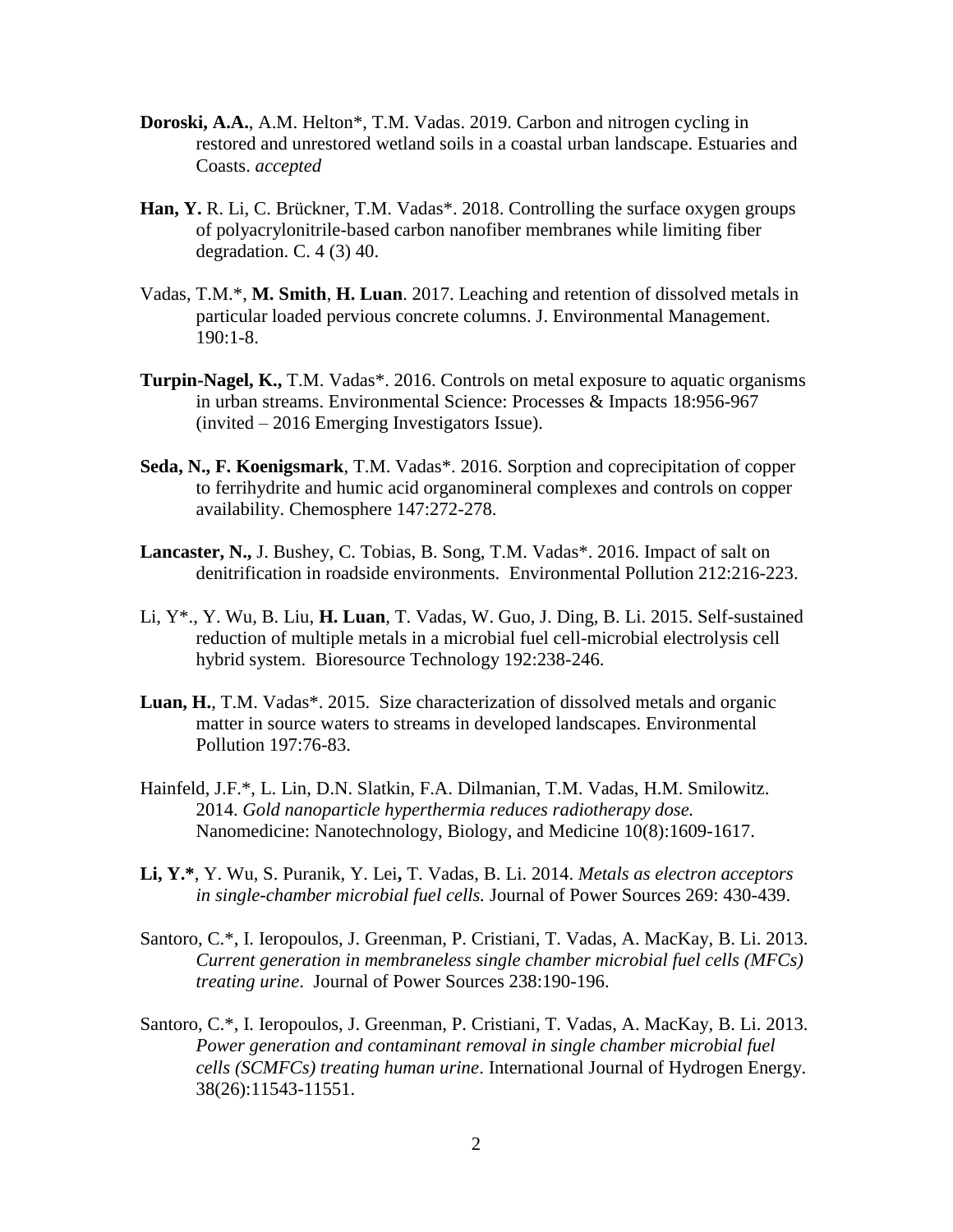- Vadas, T.M., B.A. Ahner. 2009. *Extraction of Pb and Cd from artificially and field contaminated soils by the natural thiol ligands cysteine and glutathione.* Journal of Environmental Quality, 38:1-8.
- Vadas, T.M., B.A. Ahner. 2009. *Cysteine and glutathione-mediated uptake of Pb and Cd into Zea mays and Brassica napus roots*. Environmental Pollution 157:2558- 2563.
- Moslemi, J., K.A. Capps, M.S. Johnson, J.E. Maul, P.B. McIntyre, A.M. Melvin, T.M. Vadas, D.M. Vallano, J.M. Watkins, M.S. Weiss. 2009. *Creating a Community of environmental problem-solvers: a balanced approach to graduate student training*. Bioscience 59(6):514-521.
- Vadas, T.M., T.J. Fahey, R.E. Sherman, D. Kay. 2007. *Local-scale policy analysis of carbon mitigation strategies: Tompkins County, New York, USA*. Energy Policy 35:5515-5525.
- Vadas, T.M., X. Zhang, A.M. Curran, B.A. Ahner. 2007. *Fate of DTPA, EDTA, and EDDS in hydroponic media and effects on plant mineral nutrition*. Journal of Plant Nutrition 30:1229-1246.
- Vadas, T.M., T.J. Fahey, R.E. Sherman, J.D. Demers, J.M. Grossman, J.E. Maul, A.M. Melvin, B. O'Neill, S.M. Raciti, E.T. Rochon, D.J. Sugar, C. Tonitto, C.B. Turner, M.J. Walsh, K. Xue. 2007. *Approaches for analyzing local carbon mitigation strategies: Tompkins County, New York, USA*. International Journal of Greenhouse Gas Control 1(3):360-373
- Uchrin, C.G., J.G. Hunter, S.S. Park, T.M. Vadas. 2005. *In-situ measurement of macrophyte photosynthesis and respiration in shallow lakes*. ASCE J. of Environmental Engineering. 131(2):315-319.

#### *Reports*

Mahoney, J., E. Jackson, D. Larsen, T. Vadas, K. Wille, S. Zinke. 2015. Winter Highway Maintenance Operations: Connecticut. The Connecticut Academy of Science and Engineering.

#### **Honors and Awards:**

| 2015      | <b>NSF CAREER Award</b>                                   |
|-----------|-----------------------------------------------------------|
| 2005-2008 | EPA STAR fellowship                                       |
| 2003-2005 | Biogeochemistry and Environmental Biocomplexity NSF IGERT |
|           | fellowship                                                |
| 2003      | Alpha Epsilon Honor Society                               |
| 2002      | Tau Beta Pi Honor Society                                 |
| 2002      | Cook College Philip Alampi Scholar                        |
| 2002      | NJ Water Environment Association Sol Seid Award           |
|           |                                                           |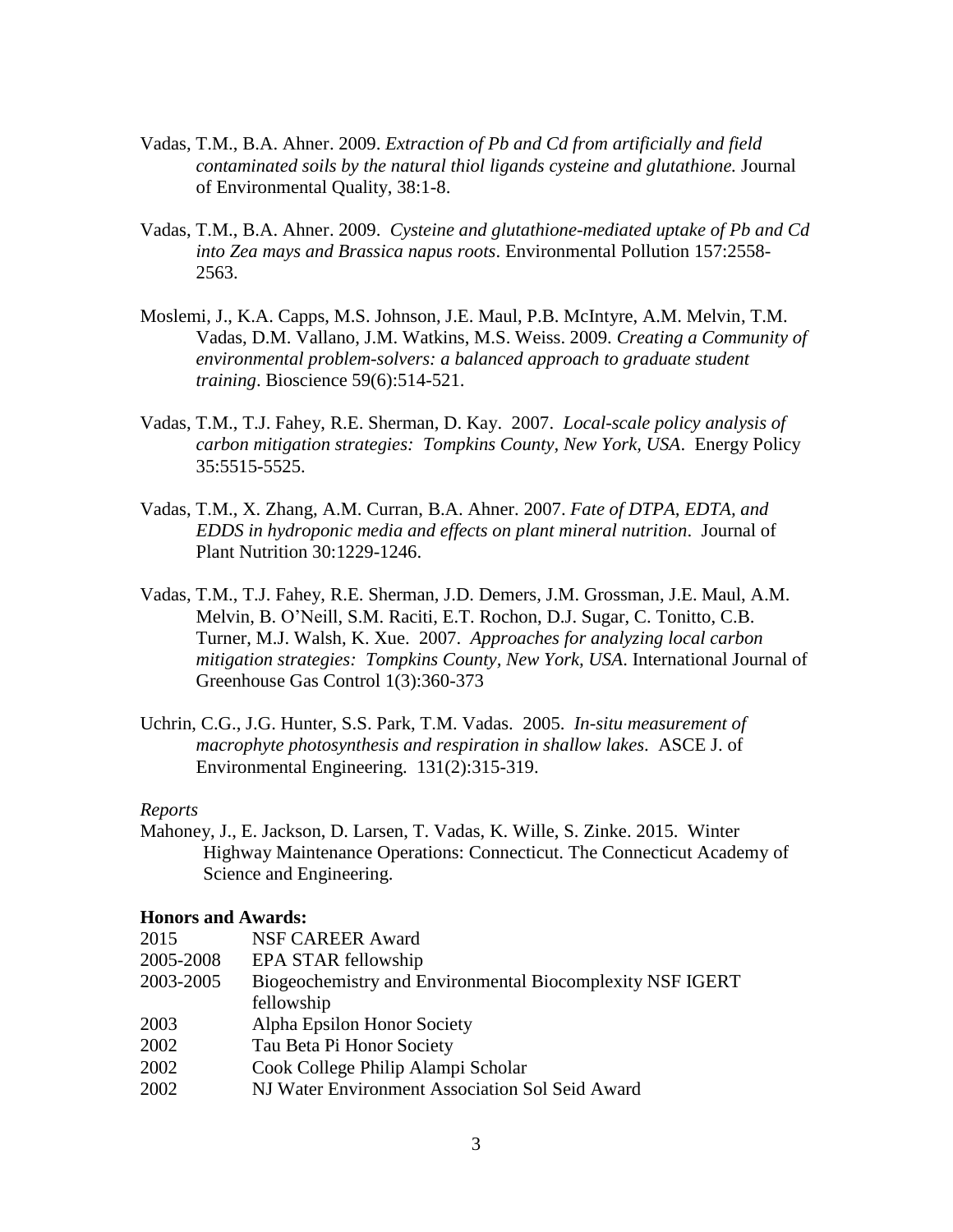- 2002 Ross, Irene & Harper Grant Scholarship
- 2001 Benjamin Moore and Company Scholarship
- 2001 Ross, Irene & Harper Grant Scholarship
- 2001 Golden Key National Honor Society
- 1999 Semper Fidelis Award

## **Grants:**

*Total Funding received since joining UConn: \$4.3 million (\$1,784,391 to PI) State or National: \$3.96 million (\$1,701,713 to PI) University: \$582,381 (\$128,666 to PI)*

## *Received*

- 23. Dept of Education, "GAANN Addressing aging infrastructure: From components to networks", PI (50%), 10/01/18 – 9/30/21, \$746,250
- 22. USGS, "Fe-OM coprecipitation and its effects on bioavailability of Cu and OM to denitrifiers", PI, 03/01/18-02/28/19, \$8,000.
- 21. USDA, "Assessing barriers to use of reclaimed wastewater for food production in controlled environment agriculture", PI (50%) with co-PIs C. Kirchhoff, R. Raudeles. 05/15/17-05/14/21, \$406,907.
- 20. EPA, "Valuation of water quality change in environment and economy context: Ecosystem services across gradients of degradation and local economic interest", co-PI (10%) with PI S. Swallow, co-PIs C. Towe, C. Kirchhoff, 08/23/16-08/22/19, \$799,994
- 19. UConn OVPR, Ecosystem services across gradients of human-driven degradation: An interdisciplinary pursuit regarding thresholds, hysteresis, restoration, and economic benefits, co-PI, with PI S. Swallow, co-PIs C. Towe, C. Elphick, P. Liu, 06/01/16-05/31/17, \$49,716
- 18. UConn OVPR, Water quality and crop concerns with reclaimed water for greenhouse agricultural production, PI (92%), with co-PI R. Raudales, 06/01/16- 05/31/17, \$49,987
- 17. Dept. of Education, GAANN: Environmental engineering at the forefront of water policy and education", PI (17%), with co-PIs G. Wang, E. Anagnostou, M. Astitha, C. Kirchhoff, J. Mellor, 09/01/15-08/31/18, \$704,385
- 16. UConn Provost Tier II, "Smart Resource Grids: Exploring technical solutions to grand challenges at the water-energy-food nexus", co-PI with PI R. McAvoy, co-PIs J. McCutcheon, A. MacKay, X. Yang, G. Elliot, L. Shor, W. Mustain, R. Raudales, 06/01/15-05/31/18, \$450,000
- 15. NSF, "CAREER: Impact of urbanization on organic carbon-metal interactions and trophic transfer in streams", sole PI, 02/01/15-01/31/20, \$500,000
- 14. CT Sea Grant, "Coastal wetlands at the leading edge of sea level rise: Effects of saltwater intrusion on wetland ecosystem function in urban landscapes", co-PI (40%) with PI A. Helton, 12/01/14-11/30/16, \$130,000
- 13. NSF, "Tuning activated carbon nanofiber nonwoven membranes for selective sorption of micropollutants", PI (70%) with co-PIs C. Brückner, A. MacKay, J. McCutcheon, 09/01/14-08/31/17, \$337,617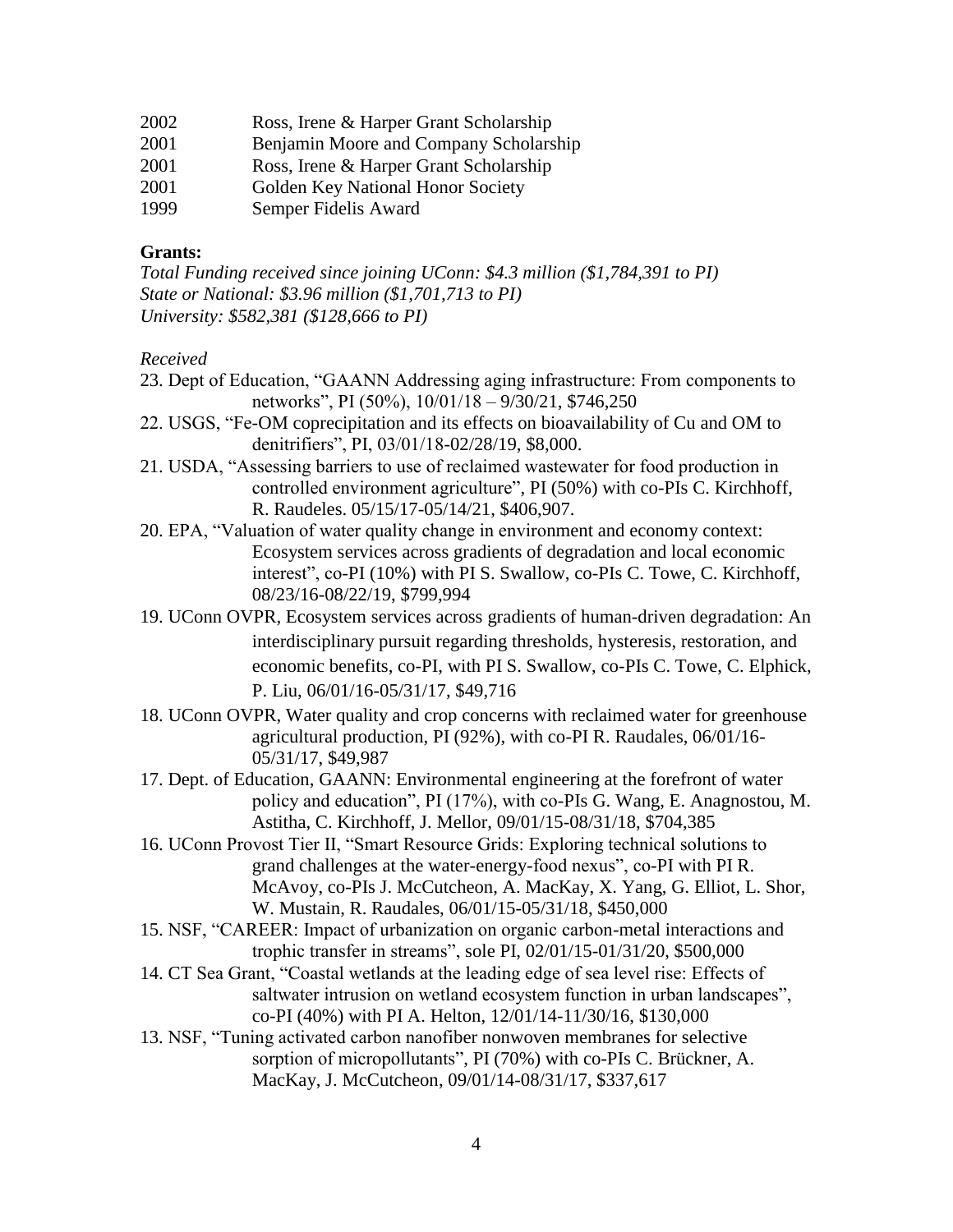- 12. CASE, "Winter Highway Maintenance Operations in Connecticut", co-PI (10%) with PI J. Mahoney, co-PIs K. Wille, E. Jackson, P. Singh, 07/01/14-06/30/15, \$67,390
- 11. CT Space Grant, "Functionalized activated carbon nanofiber for Ca and dimethylsilanediol removal in recycled water systems", PI with co-PIs A. MacKay, J. McCutcheon, C. Brückner, 06/01/13-05/31/14, \$20,000
- 10. CT Institute of Water Resources, "Investigating the effects of storm and wastewater treatment inputs on the biouptake and transfer of heavy metals in urban stream food webs", co-PI with PI Bin Zhu, University of Hartford, 03/01/13-02/28/14, \$2,360
- 9. UMBC, "Porous Concrete Water Quality Analysis", PI, 02/01/12 01/30/14, \$24,955
- 8. CT Institute of Water Resources, "Influence of dynamic copper speciation on bioavailability in streams", PI, 03/01/12-02/28/14, \$36,017
- 7. UConn Foundation, "Dissolution and aggregation of nanosilver particles in environmentally and biologically relevant solutions", 01/01/12-12/31/12, \$21,483
- 6. UConn Center for Environmental Science and Engineering, "Interaction between organic matter sources and metals in streams: implications for bioavailability in impacted stream food webs", 09/01/11-05/31/12, \$11,195

## *Prior to UConn*

5. UMBC Special Research Initiative Support, "The effects of DOC and biological activity on metal retention and mobility in bioretention systems", PI with co-PI Brian Reed, UMBC, 01/01/09-12/31/09 \$20,000 4. Biogeochemistry and Environmental Biocomplexity small grant, *Exploring lead uptake and localization in* Brassica napus *root cells using electron microscopy and x-ray spectroscopy*, sole PI, 2007, \$2,480 3. Biogeochemistry and Environmental Biocomplexity small grant, *Enhancing the solubility of Pb and Cd in contaminated soils*, sole PI, 2005, \$3,120 2. Biogeochemistry and Environmental Biocomplexity small grant, *Lead transport mechanisms and their role in phytoremediation*, sole PI, 2004, \$2,732 1. EPA P3 Award, *City in a box: A new paradigm for sustainable living*, co-PI, 2004 (with PI N. Scott, et al., Cornell), \$10,000

#### **Research Supervisions:**

*Major advisor* Julia Czarnecki, PhD ENVE, expected graduation 2022 Nafis Fuad, PhD ENVE, expected graduation 2020 Randi Mendes, PhD ENVE, expected graduation 2019 Dorrotya Kelemen, MS ENVE, graduated 2018 Katie Turpin-Nagel, MS ENVE, graduated 2017 Diane Hagmann, PhD ENVE, enrolled 2015, dropped out 2016 Yi Han, PhD ENVE, graduated 2018 Hongwei Luan, PhD ENVE, graduated 2016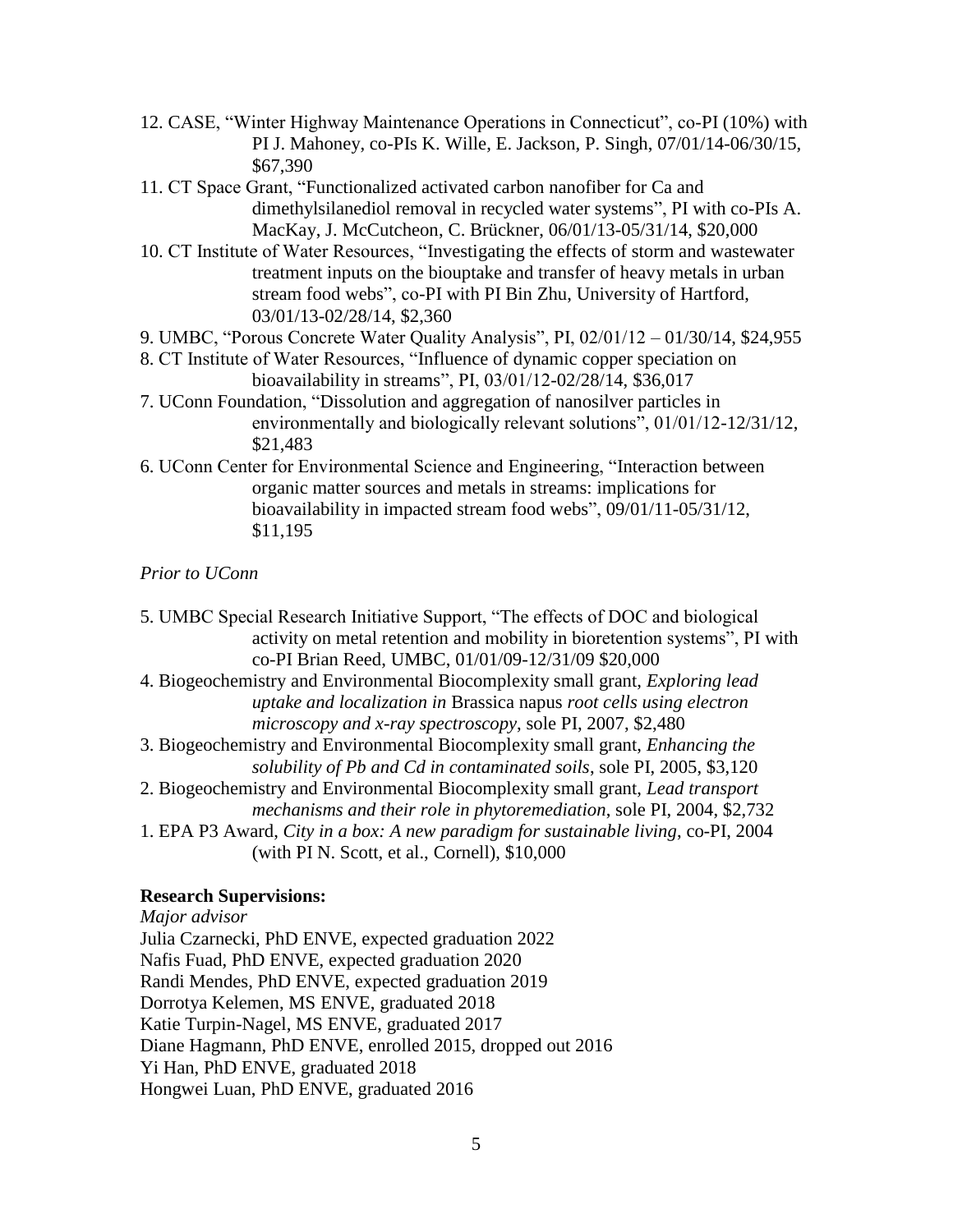Neila Seda, MS ENVE, graduated 2014 Ju Zhang, MS Plan B ENVE, graduated 2012

#### *Minor advisor*

Yaguang Du, PhD ENVE, expected graduation 2018 Bowen Yang, PhD ENVE, graduated 2018 Yan Li, MS ENVE, graduated 2014, PhD ENVE graduated 2017 Lukas McNaboe, MS NRE, graduated 2017 April Doroski, MS NRE, graduated 2017 Jason Sauer, MS NRE, graduated 2016 Will Jolin, PhD ENVE, graduated 2016 Xinzhu Xiong, MS Plan B ENVE, graduated 2015 Kai Zhang, MS Plan B ENVE, graduated 2015 Juan Pablo Correa, PhD ENVE, graduated 2014 Corinna Fleischman, PhD CE, graduated 2014 Chad Johnston, PhD ENVE, graduated 2013 Yuan Feng, MS Plan B ENVE, graduated 2013 Jacqueline Oakes, MS ENVE, graduated 2013 Nakita Lancaster, MS ENVE, graduated 2012 Racquel Figueroa-Diva, PhD ENVE, graduated 2011 Lauren Blazeck, MS ENVE, graduated 2011 Mykel Mendes, MS ENVE, graduated 2011 Dan Seremet, MS ENVE, graduated 2010

*Undergraduate research advisor* Harrison Mangines, 2018- Griffin Cassata, 2018- Daniel Olchowski, 2016-2017 Thomas Funk, 2016-2017 Stephanie Hubli, 2016 Faye Koenigsmark, 2013-2015 Cheryl Leith, 2015 Elaine Karl, 2013-2014 Rob Domin, 2012-2014 Greg Rosshirt, 2013-2014 Ryan Hudock, 2012 Skyler Marinoff, 2012-2013 Malcolm Smith, 2011-2013 Michael Welch, 2011 Ryan Sullivan, 2011 Kevin McNally, 2010

## **Teaching:**

*Courses Taught* ENGR1166 Foundations of Engineering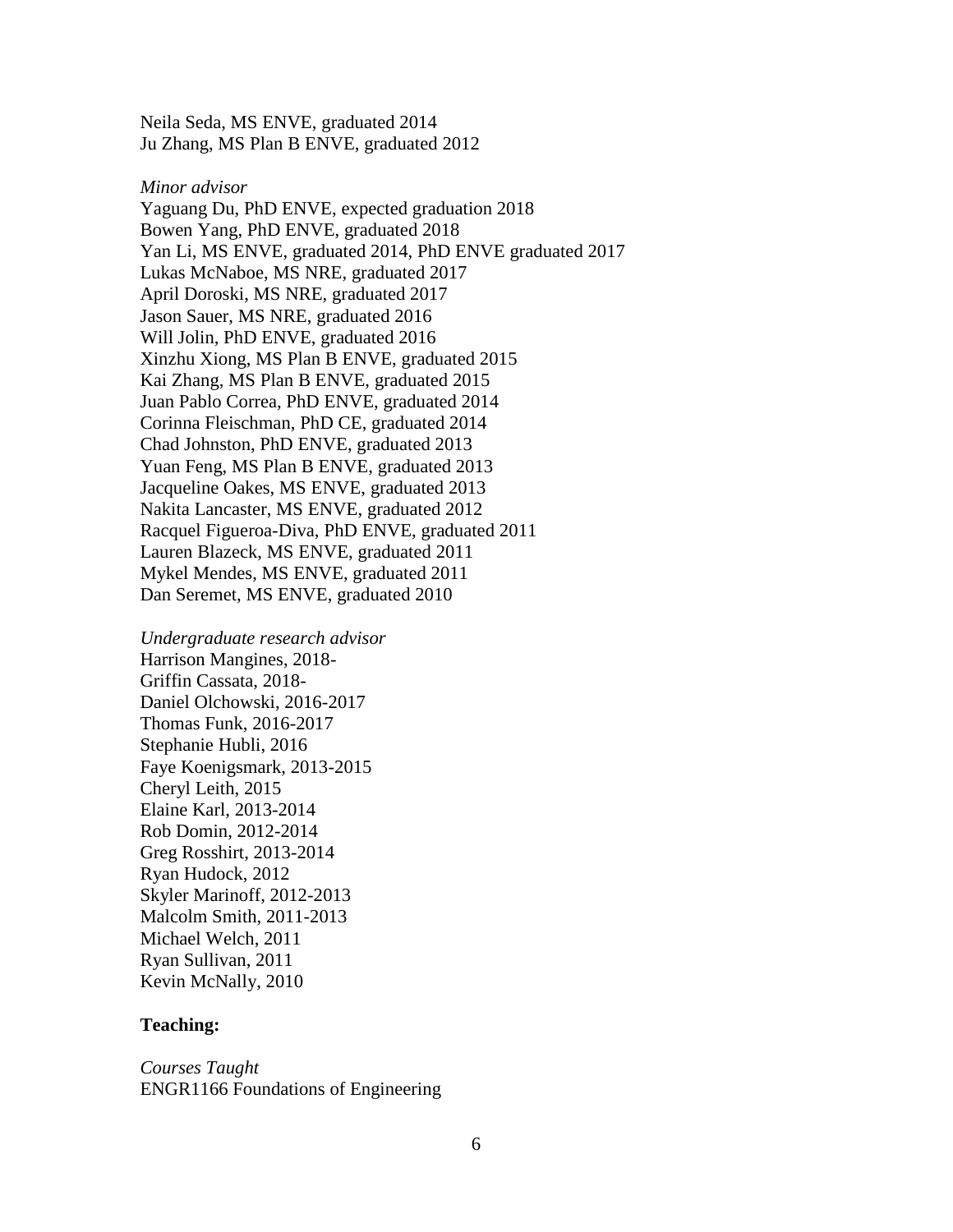ENVE2320 Environmental Debate

ENVE3200 Environmental Engineering Laboratory

ENVE4320 Ecological Principles and Engineering

ENVE4910W/4920W Environmental Engineering Senior Design

ENVE5094 Seminar in Environmental Science & Engineering

ENVE5211 Environmental Chemistry II (Organic)

## *Activities*

| 2015            | Co-organizer, AEESP workshop on teaching with Case Study Method          |
|-----------------|--------------------------------------------------------------------------|
| 2014            | Yale workshop on "Developing and Assessing Students' Critical Thinking   |
|                 | Skills"                                                                  |
| 2014            | Institute of Teaching and Learning personal teaching assessment          |
| 2012            | EPA Campus Rainworks Competition, with J. Clausen and 6                  |
|                 | undergraduates from various departments.                                 |
| $2011$ -present | multiple Institute of Teaching and Learning workshops, e.g. "Responding  |
|                 | to student writing", "Assessment and evaluation"                         |
| 2009            | Environmental Science Laboratory, Community College of Baltimore         |
|                 | County                                                                   |
| 2008            | Guest lectures in Environmental Chemistry, UMBC                          |
| 2007            | Co-leader, Workshop on Interdisciplinary Collaboration, Biogeochemistry  |
|                 | and Environmental Biocomplexity program, Cornell University              |
| 2007            | Teaching Assistant, BEE 251: Engineering for a Sustainable Society,      |
|                 | <b>Cornell University</b>                                                |
| 2007            | Guest lecture, Tailoring carbon mitigation strategies to the local area, |
|                 | NtRes 431: Environmental strategies, Cornell University                  |
| 2005            | Co-leader, Workshop on $CO2$ mitigation, Biogeochemistry and             |
|                 | Environmental Biocomplexity program, Cornell University                  |

# **Industry Experience:**

|           | 2012-present State of Connecticut, Professional Engineering License #PEN.0029103 |
|-----------|----------------------------------------------------------------------------------|
| 2003      | State of New Jersey Engineer-in-Training, certificate 12951                      |
| 2002-2003 | Assistant Engineer, Shaw Environmental and Infrastructure, Mt.                   |
|           | Arlington, NJ                                                                    |
| 2001      | Surveyor, Suburban Consulting Engineers, Dover, NJ                               |

## **Service:**

| University      |                                                               |
|-----------------|---------------------------------------------------------------|
| 2017-2018       | Proposal reviewer, Environmental Metanoia                     |
| 2016            | Organizer, Joint NRE/ENVE Graduate Student Poster Session     |
| $2015$ -present | <b>ENVE</b> representative, Teale Lecture Series              |
| 2015            | Participant, Graduate School Hearing Committee                |
| 2015            | Review committee, Summer Undergraduate Research Fund          |
|                 | 2014-present Coordinator, ENVE seminar series                 |
|                 | 2014-present Elected representative, Graduate Faculty Council |
| 2010/13/14      | Participant, CT Invention Convention, SOE                     |
|                 | 2010-present Participant, ENGR1000, SOE                       |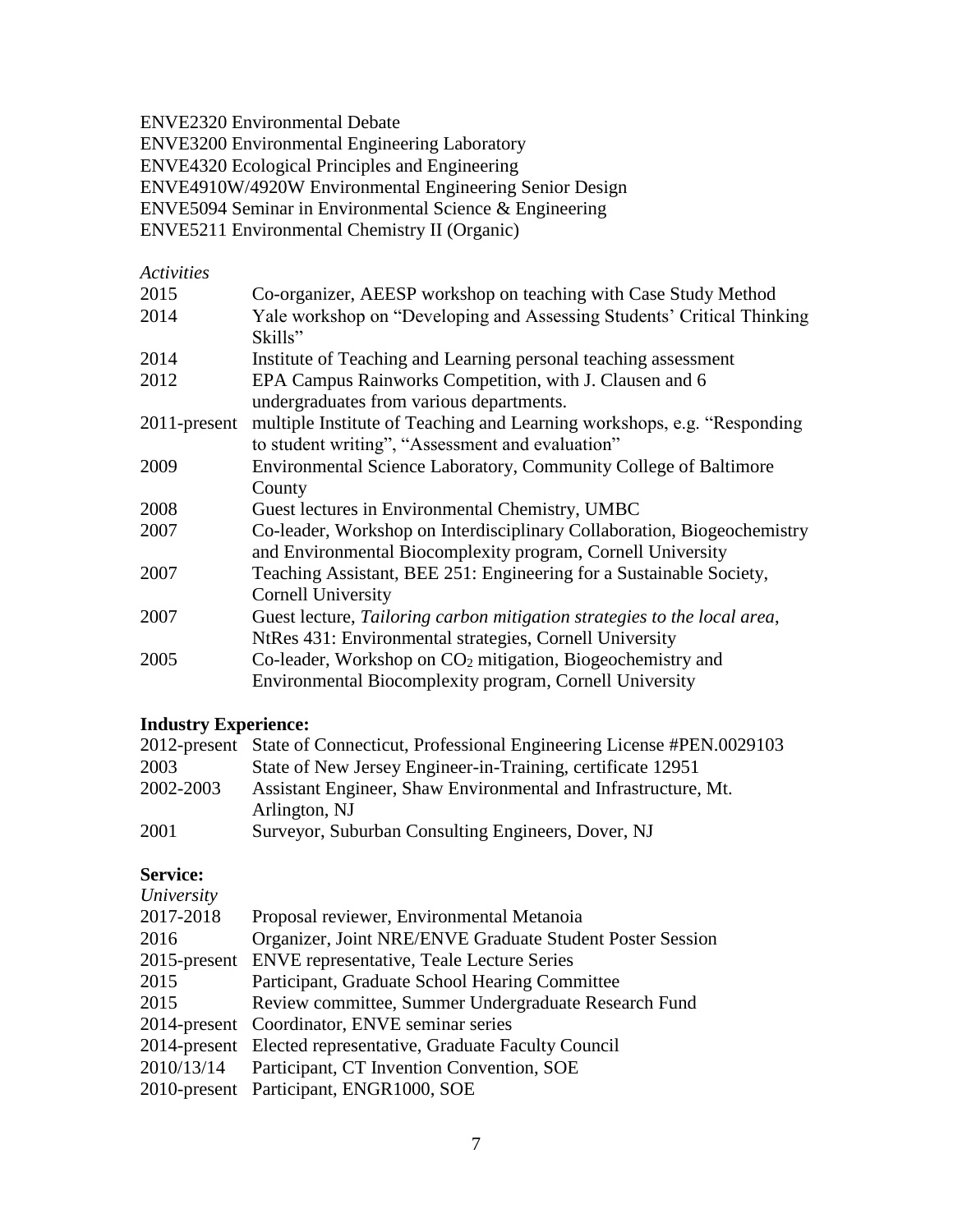| 2012,2014    | Participant, Open House, SOE                                                                                                     |
|--------------|----------------------------------------------------------------------------------------------------------------------------------|
| 2012-present | Faculty advisor, Green Building Club                                                                                             |
| 2012         | Member, hydrometeorology search committee, CEE Department                                                                        |
| 2011-present | Member, Curriculum&Courses/ABET committee, CEE Department                                                                        |
| 2010-present | Member, ENVE graduate admissions committee, ENVE Program                                                                         |
| 2010         | Chair, undergraduate education committee, CEE Department                                                                         |
| 2010-2014    | Member, space committee, CEE Department                                                                                          |
| 2006-2008    | Undergraduate student mentor, Department of Biological and                                                                       |
|              | Environmental Engineering, Cornell University                                                                                    |
| 2006         | Treasurer, Biogeochemistry and Environmental Biocomplexity Graduate<br><b>Student Association, Cornell University</b>            |
| 2005-2008    | Reviewer, Biogeochemistry and Environmental Biocomplexity small<br>grants competition, Cornell University                        |
| 2005-2006    | Workshop committee member, Biogeochemistry and Environmental<br>Biocomplexity IGERT, Cornell University                          |
| 2002-2003    | Bioresource Engineering Representative, Cook College Council, Rutgers<br>University                                              |
| Educational  |                                                                                                                                  |
| 2017         | Mentor, research experience for high school student, Johsua Zhang                                                                |
| 2016,2017    | Leader, UConn daVinci Project workshop, "Monitoring and Maintaining<br>Stream Health in a Developed Watershed"                   |
| 2015-2016    | Mentor, research experience for high school student, Catherine Herrick                                                           |
| 2015         | Mentor, Research Experience for Teachers, Edmund Smith                                                                           |
| 2010         | Mentor, Glastonbury High School student research, Chris Zeller                                                                   |
| Professional |                                                                                                                                  |
| 2018         | Member, Environmental Engineering Body of Knowledge Task Force                                                                   |
| 2017         | Panel Member, NSF Environmental Engineering Program                                                                              |
| 2016         | Reviewer, NSF Graduate Research Fellowship Program                                                                               |
| 2015-2016    | Member, Town of Mansfield Climate Action Task Force                                                                              |
| 2014/15      | Reviewer, academic job applications, AEESP student services committee                                                            |
| 2014         | Poster session chair, GRC Environmental Sciences: Water                                                                          |
|              | 2014-present Reviewer, multiple UConn Experiment Station hatch grant proposals                                                   |
| 2014/15      | Reviewer, multiple USGS NIWR proposals                                                                                           |
| 2012         | AGU, North America National Meeting, organized session on "Urban                                                                 |
|              | Biogeochemical Cycles"                                                                                                           |
| 2007-present | Reviewer, Environmental Science & Technology, International Journal of                                                           |
|              | Greenhouse Gas Control, Ecological Engineering, Aquatic Sciences,                                                                |
|              | Energy and Buildings, Environmental Pollution, Environmental<br>Toxicology and Chemistry, Chemosphere, Environmental Engineering |
|              | Science                                                                                                                          |
| 2007         | Reviewer, Teresa Heinz Scholar Grant                                                                                             |

# **Professional Societies:**

American Chemical Society-Environmental chemistry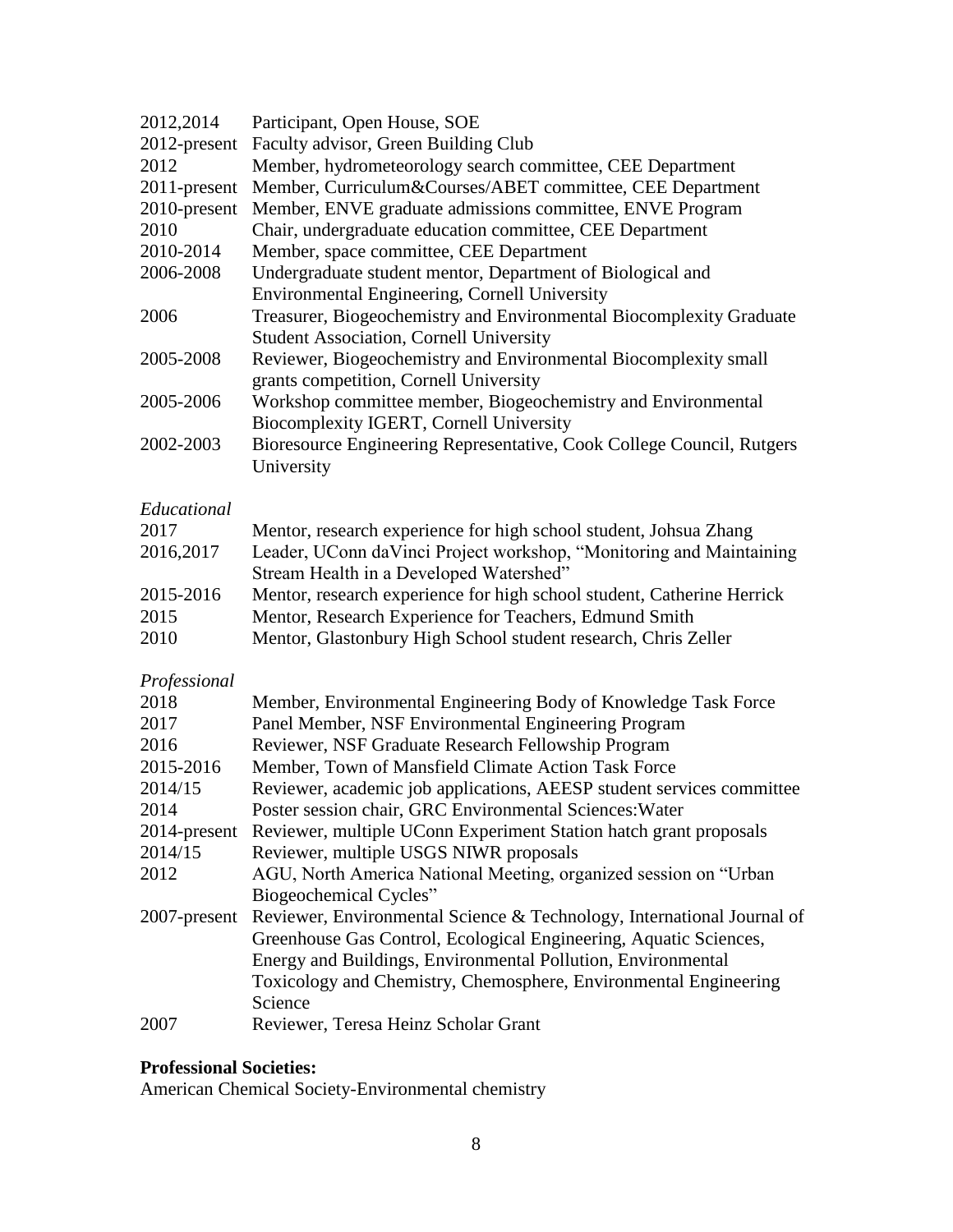Association of Environmental Engineering and Science Professors American Geophysical Union Ecological Society of America-Biogeosciences

**Presentations** (bold indicates **advisees**, presenter underlined, PP = poster, OP = oral)**:**

- **R. Mendes**, T.M. Vadas, **F. Koenigsmark**. Ternary Phase Interactions between ferrihydrite, copper, and organic matter. American Chemical Society Conference, New Orleans, LA, March 2018. PP
- **Y. Han**, R. Li, C. Bruckner, T.M. Vadas. Composite of Functionalized Carbon Nanotube and Carbon Nanofiber for improving water treatment, American Chemical Society Conference, New Orleans, LA, March 2018. **OP**
- **H. Luan,** T.M. Vadas**.** 2017. Comparison of Cu biouptake by *Selenastrum capricornutum* in the presence of organic matter from wastewater effluent and stormwater runoff. The International Conference on the Biogeochemistry of Trace Elements. PP.
- **Mendes, R.**, T.M. Vadas. 2017. Ternary phase interactions between ferrihydrite, copper, and organic matter. 2017 AEESP Research and Education Conference. PP.
- **Han, Y.**, R. Li, C. Bruckner, T.M. Vadas. 2017. Comparative chemical oxidations of polyacrylonitrile-based activated carbon nanofiber membranes to limit fiber breakage. 2017 AEESP Research and Education Conference. OP.
- Vadas, T.M., **H. Luan.** 2017. Cu speciation and uptake in urbanizing streams. Tufts University Environmental Engineering Seminar 04/11/17. OP.
- **Doroski, A.**, A. Helton, T. Vadas. 2017. Effects of saltwater intrusion on wetland greenhouse gas emissions. Connecticut Conference on Natural Resources. March 13, 2016. OP.
- Vadas, T.M., **H. Luan.** 2017. Cu speciation and uptake in urbanizing streams. Temple University Environmental Engineering Seminar 03/01/17. OP.
- **H. Luan,** T.M. Vadas**.** 2016. Comparison of Cu biouptake by Selenastrum capricornutum in the presence of organic matter from wastewater effluent and stormwater runoff. SETAC North America 37<sup>th</sup> Annual Meeting/7<sup>th</sup> SETAC World Congress. PP.
- **Doroski, A.**, A. Helton, T. Vadas. 2016. Effects of salinity and metals on denitrification across restored and reference wetlands in urban landscapes. New England Chapter of the Society for Ecological Restoration Regional Conference. OP.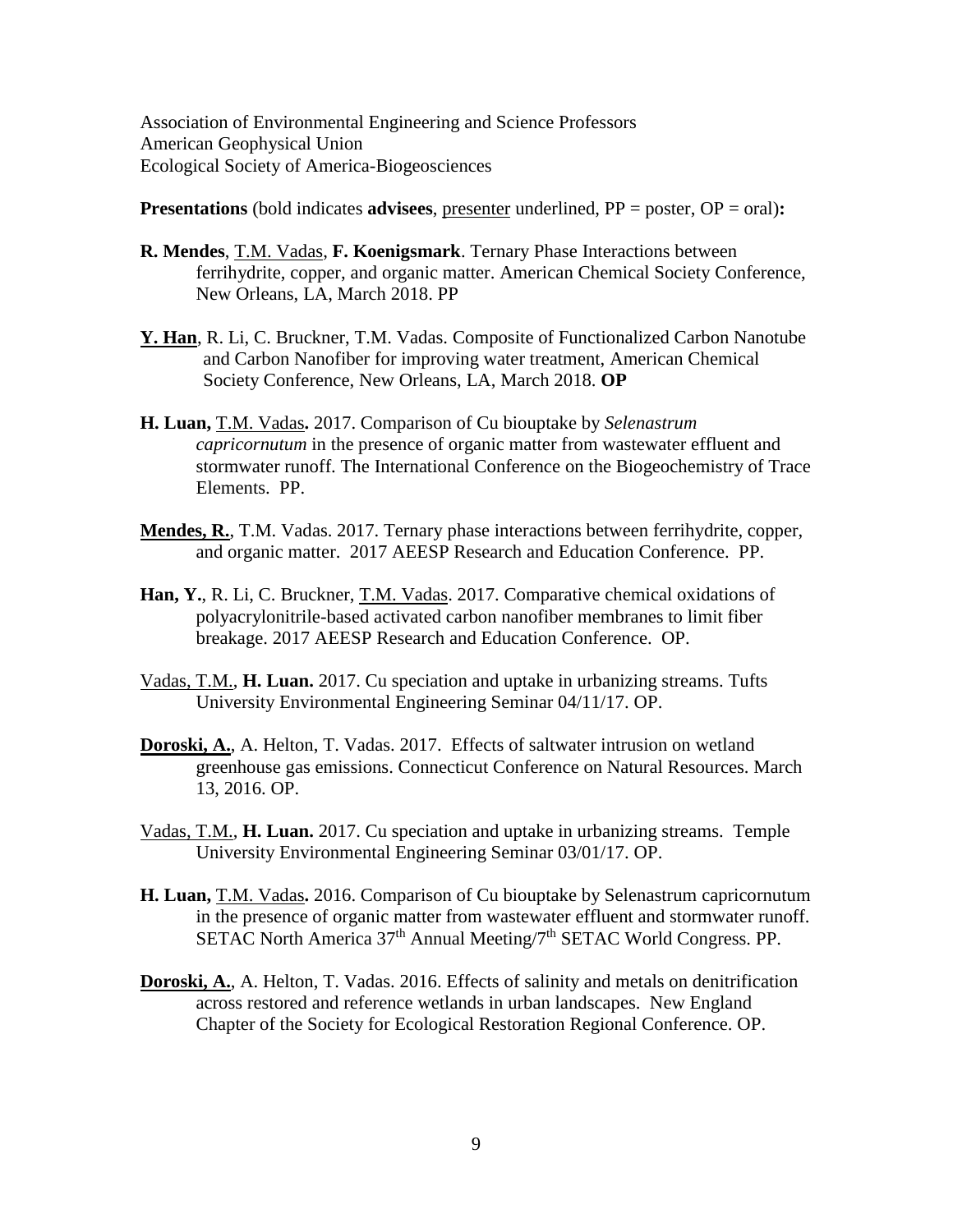- Vadas, T.M., **R. Mendes, N. Seda, F. Koenigsmark**. 2016. Iron oxide-organic matter coprecipitates control Cu speciation and partitioning. Gordon Research Conference Environmental Sciences Water, Holderness, NH. PP.
- **Han, Y.**, R. Li, C. Bruckner, T.M. Vadas. 2016. Comparison of chemical oxidation pathways on nanofibrous activated carbon materials. ACS National Meeting, San Diego, CA. OP.
- **Doroski, A.**, A. Helton, T. Vadas. 2016. Effects of salinity and metals on denitrification across coastal wetlands in urban landscapes. Society of Wetland Scientists Conference. OP.
- **Doroski, A.**, A. Helton, T. Vadas. 2016. Coastal wetland geochem: Sea level rise and urban runoff. CT Conference on Natural Resources. OP.
- Bushey, J., S. Brady, A. Aragon-Jose, **N. Lancaster**, C.R. Tobias, T.M. Vadas. 2016. Road Effects on biogeochemical cycling. Northeastern Geological Society of America Meeting. OP.
- Koenigsmark, F., T. M. Vadas. 2015. Cu binding to iron oxide-organic matter coprecipitates in solid and dissolved phases. AGU Fall Meeting. PP.
- McCutcheon, J., N.N. Bui, L. Huang, S. Manickam, B. Waisi, **Y. Han**, T. Vadas. 2015. Nanofiber materials for water treatment and resuse. AEESP Research and Education Conference. OP.
- **Luan, H.,** T.M. Vadas. 2015. Characterization of effluent and stormwater metal sources and influence on bioavailability in developed streams. ACS National Meetings, Denver, CO. OP.
- **Koenigsmark, F., N. Seda,** T.M. Vadas. 2015. Copper sorption and lability from iron oxide and organic matter coprecipitates. ACS National Meetings, Denver, CO. PP.
- **Han, Y.,** E. Karl, J. McCutcheon, C. Brückner, T.M. Vadas. 2014. Tuning an activated carbon nanofiber membrane material for specific sorption in water treatment systems. ACS National Meeting. OP.
- **Seda, N., F. Koenigsmark,** T.M. Vada**s.** 2014. Iron oxide organic matter coprecipitates and controls on copper fate and transport in wetlands. ACS National Meeting. OP.
- Vadas, T.M. 2014. Effluent and stormwater impacts on metal lability and bioavailability in urban streams. GRC Environmental Sciences: Water. PP.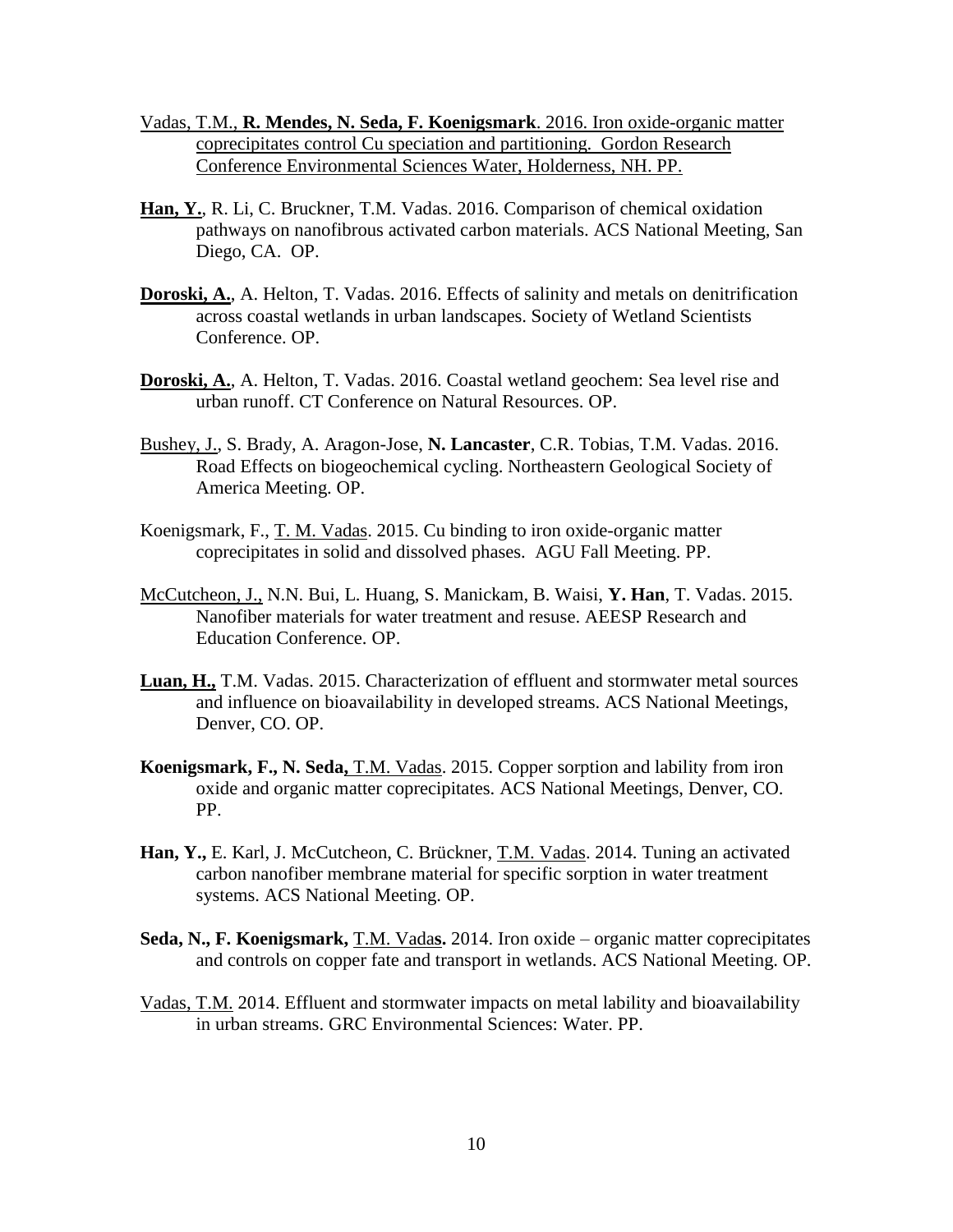- **Luan, H.,** T.M. Vadas. 2014. The differential impact of effluent and stormwater sources on metal lability and bioavailability in developed streams. Connecticut Conference on Natural Resources. OP.
- **Han. Y.,** E. Karl, J. McCutcheon, C. Brückner**,** T.M. Vadas. 2014. Tuning an activated carbon nanofiber membrane material for specific sorption in water treatment systems. Connecticut Conference on Natural Resources. PP.
- **Seda, N., F. Koenigsmark,** T.M. Vadas. 2014. Iron oxide organic matter copreciptates and controls on copper availability in wetlands. Connecticut Conference on Natural Resources. PP.
- **Han, Y.,** E. Karl, J. McCutcheon, C. Brückner**,** T.M. Vadas. 2013. Surface modified activated carbon nanofiber nonwoven as a high surface area sorbent in water treatment. ACS National Meeting. OP.
- **Zhang, J.,** T.M. Vadas. 2013. Porewater dynamics in a treatment wetland over a storm event: Links to metal retention and release. ACS National Meeting. PP.
- Han, Y., T.M. Vadas. 2013. Surface modified activated carbon nanofiber nonwoven as a high surface area sorbent in water treatment. AEESP Conference. PP.
- **Han, Y.,** T.M. Vadas. 2013. Synthesis of a Functionalized Activated Carbon Nanofiber Membrane Material of Enhanced Sorption in Water Treatment Systems. Connecticut Conference on Natural Resources. PP.
- **Luan, H.** T.M. Vadas. 2013. Bioavailability in an Urban Stream During Baseflow Versus Stormflow. Connecticut Conference on Natural Resources. PP.
- **Seda, N.,** T.M. Vadas. 2013. Sediment Biouptake of Nanosilver in Lumbriculus Variegates. Connecticut Conference on Natural Resources. PP.
- Vadas, T.M., **H. Luan**. 2012. *Cu lability and bioavailability in an urban stream during baseflow versus stormflow***.** American Geophysical Union Fall Meeting. OP.
- Karra, U., C. Santoro, C. Tenaglier, T.M. Vadas, A.M. MacKay, B. Li.2012. *The Effects of Nitrate and Sulfate on the Power Generation of Microbial Fuels Cells*. North America meeting of International Society for Microbial Electrochemistry and Technology. OP.
- Santoro, C., I. Ieropoulos, J. Greenman, P. Cristiani, T. Vadas, A. MacKay, B. Li. 2012. *Improvement in understanding of the processes in single chamber microbial fuel cells fed with human urine.* International Society for Microbial Electrochemistry and Technology. OP.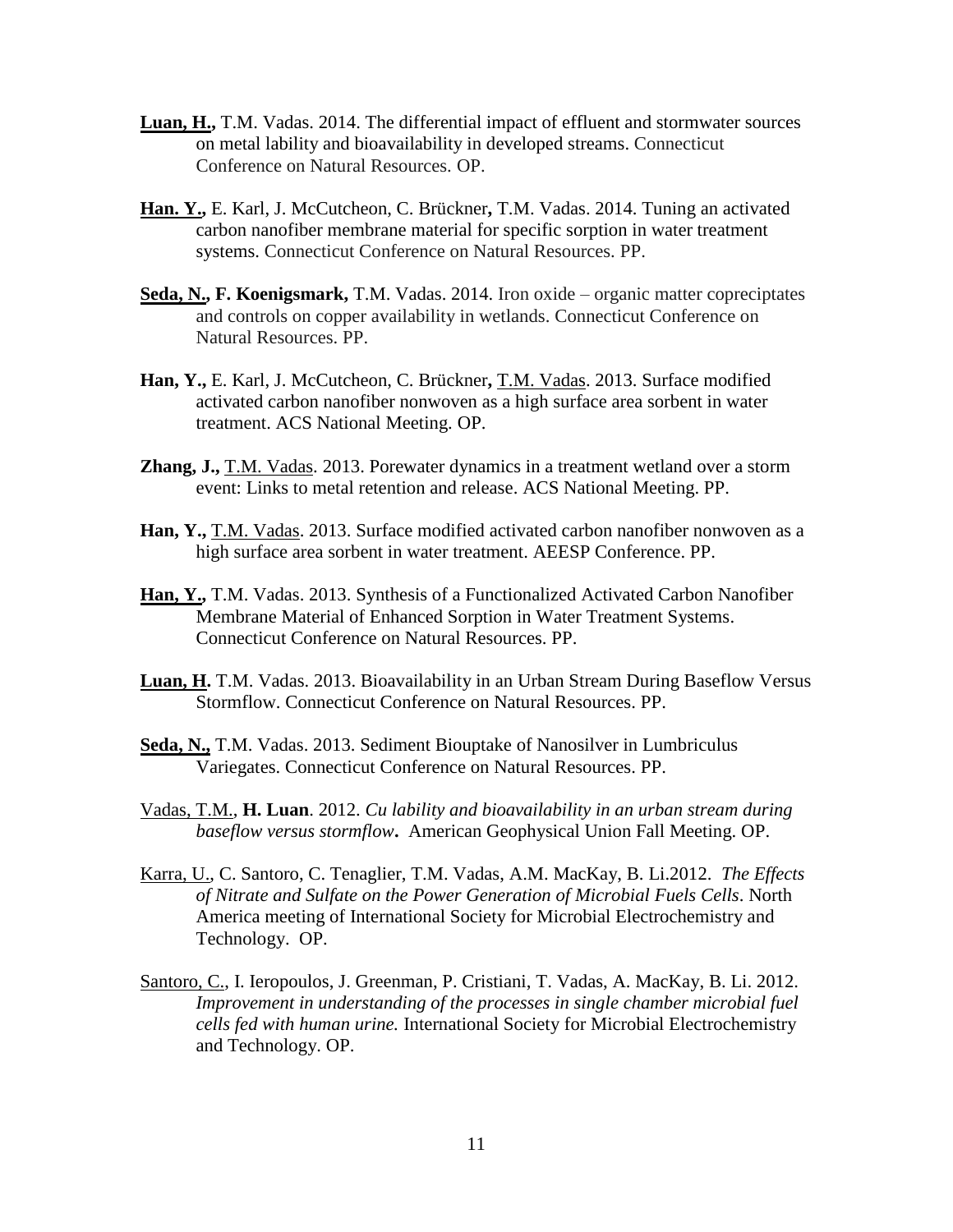- Vadas, T.M.. 2012. *Copper sorption and availability in iron oxide colloids formed under conditions present in a constructed wetland*. American Chemical Society: Colloid and Surface Science Symposium. OP.
- Zeller, C., T.M. Vadas. 2012. *Metal biouptake in urban and suburban influenced streams around Hartford, CT.* Geological Society of America Northeast Region. PP.
- Vadas, T.M., **J. Zhang**. **2011.** Porewater chemistry in a treatment wetland: links to metal retention and release. AGU Fall Meeting. PP.
- Vadas, T.M. 2008. *Thiol-mediated Pb uptake and compartmentalization by plants*. UMBC Department of Civil and Environmental Engineering Seminar. OP.
- Vadas, T.M., B.A. Ahner. 2008. *Pb-thiol root uptake and compartmentalization by plants: evidence from Brassica napus, electron microscopy and Arabidopsis thaliana knockouts*. Gordon Research Conference Environmental Sciences-Water. PP.
- Moslemi, J., K.A. Capps, M.S. Johnson, J.E. Maul, P.B. McIntyre, A.M. Melvin, T.M. Vadas, D.M. Vallano, J.M. Watkins, M.S. Weiss. 2008. *Training tomorrow's environmental problem-solvers: An integrative approach to graduate education.*  Ecological Society of America annual meeting. PP.
- Vadas, T.M., B.A. Ahner. 2007. *Metal-thiol uptake in plants: Accidental or active transport?* Institute of Ecosystem Studies. PP.
- Vadas, T.M., T.J. Fahey. 2007. *Cost benefit analysis of carbon mitigation strategies: Tompkins County, NY*. Cornell Campus Sustainability Summit. PP.
- Vadas, T.M., T.J. Fahey. 2006. *CO<sup>2</sup> mitigation in Tompkins County: A work in progress*. Biogeochemistry and Environmental Biocomplexity Seminar. OP.
- Vadas, T.M., B.A. Ahner. 2006. *A mechanistic strategy for thiol-mediated phytoremediation of Pb and Cd from contaminated soils*. Gordon Research Conference Environmental Sciences-Water. PP.
- Vadas, T.M., B.A. Ahner. 2006. *Thiol-mediated phytoremediation of Pb and Cd from contaminated soils*. EPA STAR Graduate Fellowship Conference. PP.
- Scott, N.R., E. Cheung, J. Compton, L. Duan, J. Hatch, J. Hill, J. Kadlec, R. Labatut, W. Lambert, M. Lark, G. Lewis, I. Murray, K. Nichols, J. Smithmeyer, N. Streeter, L. Peritz, J. Ramo, L. Richards, T.M. Vadas, M. Vigil, M. Wright, M. Wrolstad, E. Wyffels, R. Young. 2005. *Strategic Plan for a Sustainable Community: A case for People, Prosperity and the Planet through a live-work development*. EPA P3 Competition, Washington, D.C. PP.